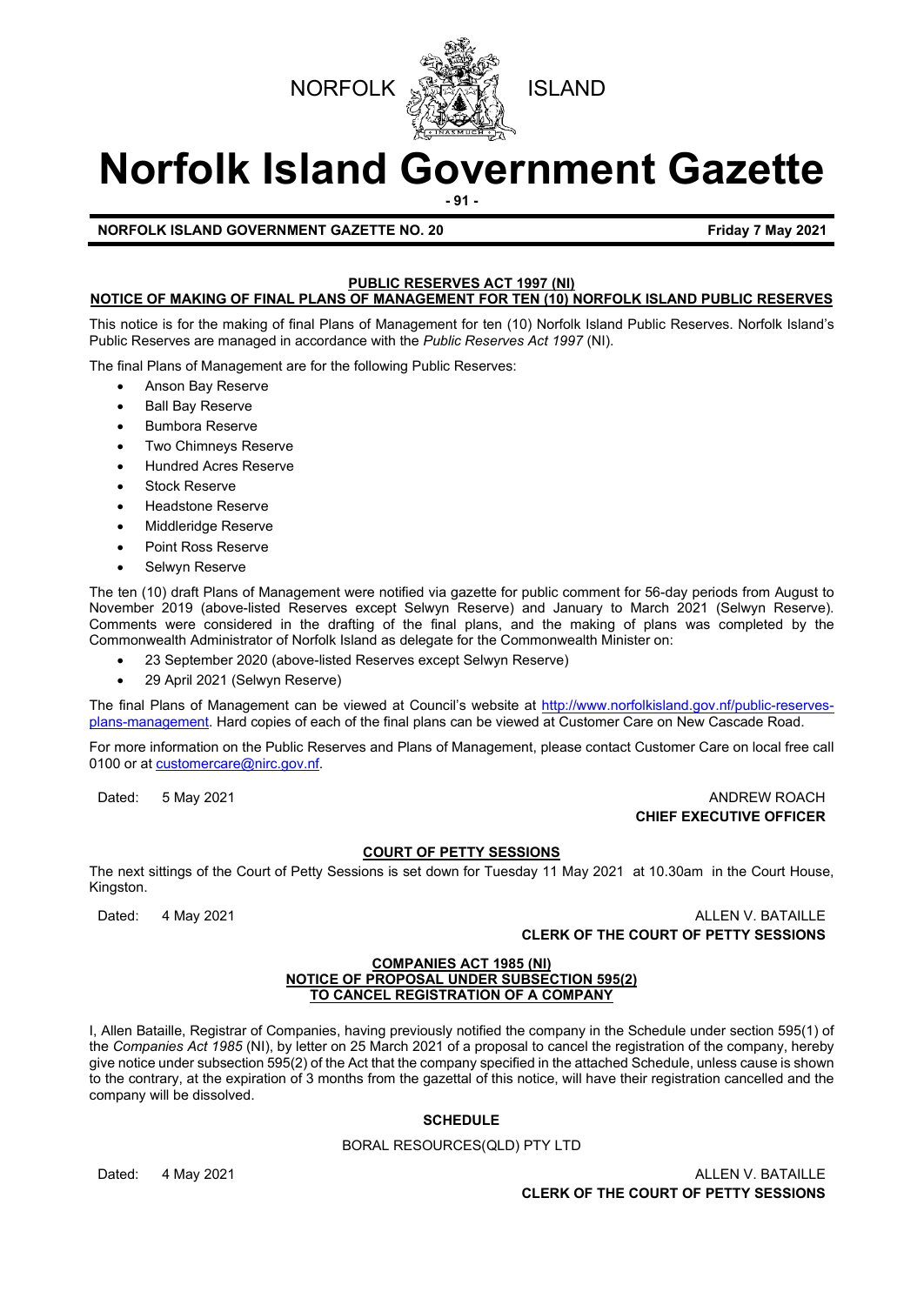|                                     | PLANNING ACT 2002 (NI) - SUBSECTION 43(1) NOTICE<br><b>DEVELOPMENT APPLICATIONS</b> |
|-------------------------------------|-------------------------------------------------------------------------------------|
| <b>Development Application No.:</b> | DA.BA 16/2021                                                                       |
| Applicant:                          | M Noble                                                                             |
|                                     | PO Box 890, NORFOLK ISLAND 2899                                                     |
| Location:                           | Portion 47c4, 30 Martins Road                                                       |
| Proposed Development:               | Multiple Use:                                                                       |
|                                     | Conversion to Residence - Dual Occupancy and                                        |
|                                     | Residence – Accommodation Units (low density)                                       |
| Zone:                               | <b>Rural Residential</b>                                                            |
| Category:                           | Permissible (with consent)                                                          |

#### **Public Exhibition**

This Development Application may be inspected, during business hours, at the Planning Office at the Norfolk Island Regional Council, New Military Barracks, Kingston. The Development Application may also be viewed at Council's website a[t http://www.norfolkisland.gov.nf/your-council/council-documents/documents-public-exhibition.](http://www.norfolkisland.gov.nf/your-council/council-documents/documents-public-exhibition)

#### **Submission**

Any person may, during the period between Monday 3 May 2021 and Monday 17 May 2021, make written submissions to the General Manager about this Development Application. All submissions must state the relevant Development Application number. All submissions must be signed by at least one person making the submission. If a submission objects to the proposed development, the grounds for objections must be specified in the submission.

#### **Reviewable decisions**

Decisions made on this Development Application under the *Planning Act 2002* (NI) are reviewable decisions within the meaning of subsection 78(1) of the Act.

Dated: 27 April 2021 **Dated: 27 April 2021** 

# **SENIOR STRATEGIC PLANNER**

# **PLANNING ACT 2002 (NI) – SUBSECTION 43(1) NOTICE DEVELOPMENT APPLICATIONS**

| <b>Development Application No.:</b> | DA 2/2021                                                                                                                        |
|-------------------------------------|----------------------------------------------------------------------------------------------------------------------------------|
| Applicant:                          | L C Woodward                                                                                                                     |
|                                     | PO Box 345, FORTITUDE VALLEY QLD 4006                                                                                            |
| Location:                           | Portion 79i, 83 Country Road                                                                                                     |
| Proposed Development:               | Change of Use to add Residence - Accommodation Unit as an additional<br>permitted use at the existing Residence – Dwelling House |
| Zone:                               | Rural                                                                                                                            |
| Category:                           | Permissible (with consent)                                                                                                       |

#### **Public Exhibition**

This Development Application may be inspected, during business hours, at the Planning Office at the Norfolk Island Regional Council, New Military Barracks, Kingston. The Development Application may also be viewed at Council's website a[t http://www.norfolkisland.gov.nf/your-council/council-documents/documents-public-exhibition.](http://www.norfolkisland.gov.nf/your-council/council-documents/documents-public-exhibition)

#### **Submission**

Any person may, during the period between Monday 3 May 2021 and Monday 17 May 2021, make written submissions to the General Manager about this Development Application. All submissions must state the relevant Development Application number. All submissions must be signed by at least one person making the submission. If a submission objects to the proposed development, the grounds for objections must be specified in the submission.

#### **Reviewable decisions**

Decisions made on this Development Application under the *Planning Act 2002* (NI) are reviewable decisions within the meaning of subsection 78(1) of the Act.

Dated: 27 April 2021 **Dates:** 27 April 2021 **SENIOR STRATEGIC PLANNER**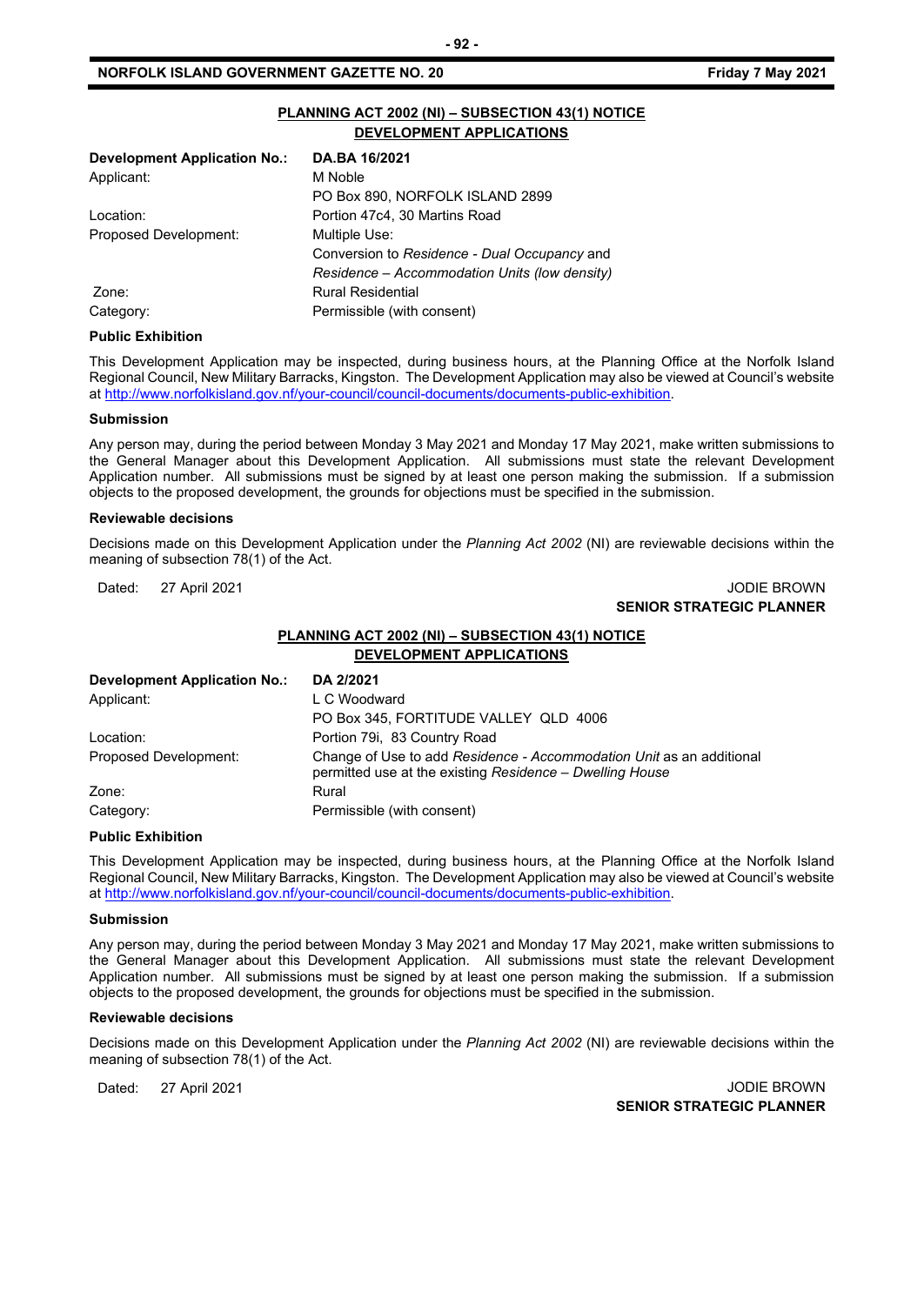# **PLANNING ACT 2002 (NI) – SUBSECTION 43(1) NOTICE DEVELOPMENT APPLICATIONS**

| DA 3/2021                                      |
|------------------------------------------------|
| D W Evans                                      |
| PO Box 132, NORFOLK ISLAND 2899                |
| Portion 178a2, 105 Red Road                    |
| Subdivision - Major: Create one additional lot |
| Rural                                          |
| Permissible (with consent)                     |
|                                                |

# **Public Exhibition**

This Development Application may be inspected, during business hours, at the Planning Office at the Norfolk Island Regional Council, New Military Barracks, Kingston. The Development Application may also be viewed at Council's website a[t http://www.norfolkisland.gov.nf/your-council/council-documents/documents-public-exhibition.](http://www.norfolkisland.gov.nf/your-council/council-documents/documents-public-exhibition)

#### **Submission**

Any person may, during the period between Monday 3 May 2021 and Monday 17 May 2021, make written submissions to the General Manager about this Development Application. All submissions must state the relevant Development Application number. All submissions must be signed by at least one person making the submission. If a submission objects to the proposed development, the grounds for objections must be specified in the submission.

#### **Reviewable decisions**

Decisions made on this Development Application under the *Planning Act 2002* (NI) are reviewable decisions within the meaning of subsection 78(1) of the Act.

Dated: 27 April 2021 JODIE BROWN **SENIOR STRATEGIC PLANNER** 

# **TRAFFIC ACT 2010 (NI)**

# **TEMPORARY CLOSURE OF TAYLORS ROAD FOR PUBLIC SAFETY WORKS**

I, **Andrew Roach**, General Manager of the Norfolk Island Regional Council, under section 50 of the *Traffic Act 2010*,<br>close that part, or parts, of the road specified in Part 1 of the Schedule to all vehicular traffic (ex specified in Part 2 of the Schedule) **for and during the 24 hour period 7:00am to 7:00am on four consecutive days (96 hours), between 3 May 2021 and 30 June 2021** as I am of the opinion it is necessary to carry out<br>stabilisation works on the road embankment for public safety purposes.

#### **SCHEDULE**

Part 1 - Part road closure: the lower part of Taylors Road which forms the last 110 metres prior to connection with<br>Country Road, as relevant to road works carried out for public safety purposes. The start and end of the r site to be officially signposted by the Council and/or directed by Council workers at the works site, or as directed by police during the specified road closure period.

**Part 2** - Exempted classes of vehicles:

- a) Vehicles and plant authorised by the General Manager of the Norfolk Island Regional Council or delegate for the delivery of goods or services
- b) Council vehicles and plant involved on official business
- c) Police, ambulance, fire services and emergency vehicles on official business
- d) Vehicles authorised by OIC Police or delegate thereof.

Dated: 26 April 2021 **ANDREW ROACH** 

**GENERAL MANAGER**

# **TRAFFIC ACT 2010 (NI)**

#### **TEMPORARY CLOSURE OF MIDDLEGATE ROAD FOR REMOVAL OF TREES**

I, **Andrew Roach,** General Manager of the Norfolk Island Regional Council, under section 50 of the *Traffic Act 2010* (NI), close that part, or parts, of the road specified in Part 1 of the Schedule to all vehicular traffic (except any vehicle specified in Part 2 of the Schedule) for and during the period **7:00am to 2:00pm** each day on particular days between **27 April 2021 and 7 May 2021** as I am of the opinion it is necessary to allow for the removal of trees.

#### **SCHEDULE**

**Part 1 -** Part road closure:

The section of road commonly referred to as Panorama Corner (Middlegate Road), relevant to the removal of trees carried out for public safety purposes. The start and end of the road works site to be officially signposted by the<br>Council, or as directed by Council workers at the works site, or as directed by police from time to time d specified road closure period.

**Part 2** - Exempted classes of vehicles: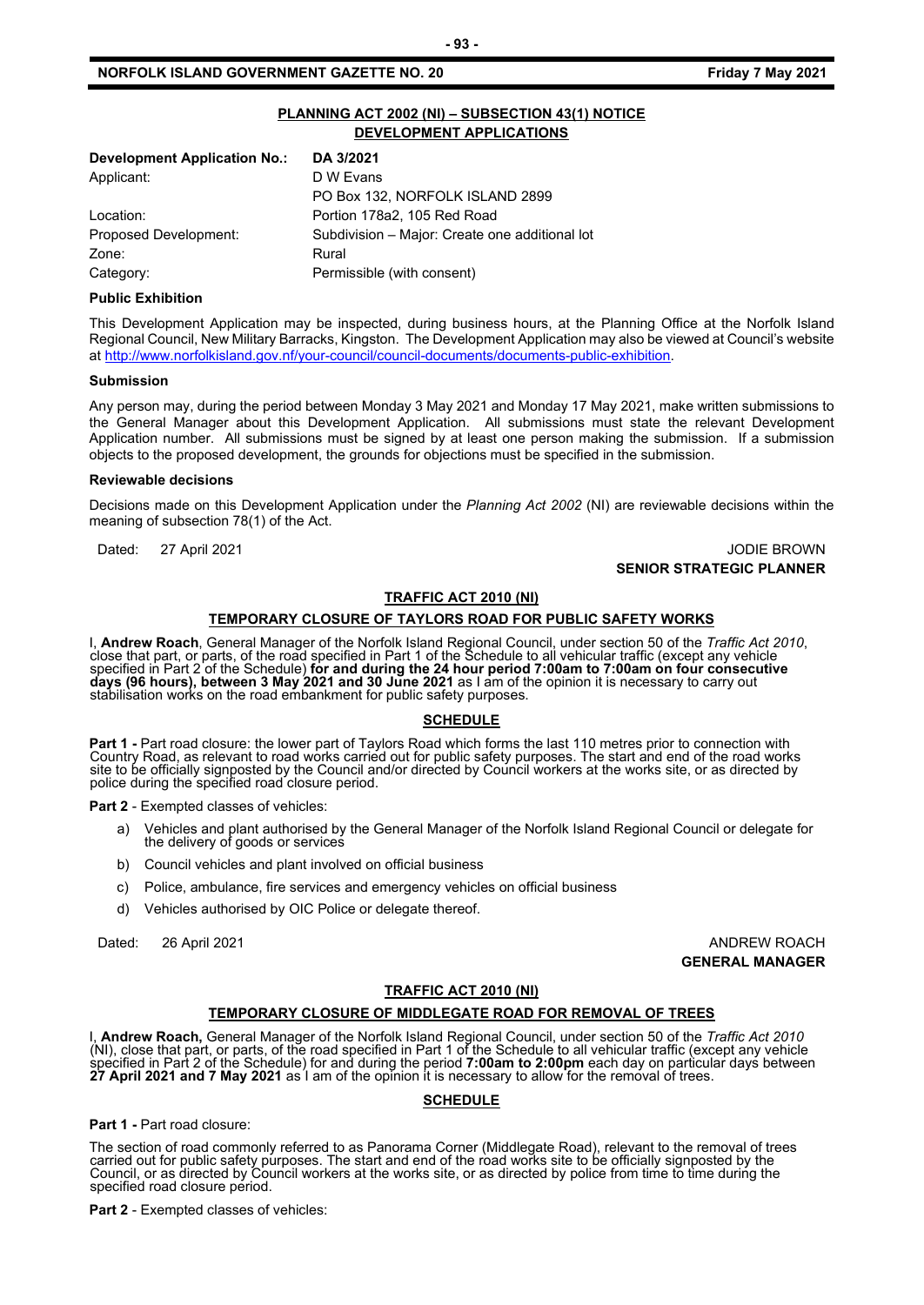- e) Vehicles and plant authorised by the General Manager of the Norfolk Island Regional Council or delegate for the delivery of goods or services;
- f) Council vehicles and plant involved on official business;
- g) Police, ambulance, fire services and emergency vehicles on official business;
- Vehicles authorised by OIC Police or delegate thereof.

Dated: 23 April 2021 **ANDREW ROACH GENERAL MANAGER**

#### **TRAFFIC ACT 2010 (NI) TEMPORARY CLOSURE OF ROAD FOR SEWER CONSTRUCTION WORKS GRASSY ROAD**

I, ANDREW ROACH, Chief Executive Officer and General Manager of the Norfolk Island Regional Council, under section 50 of the *Traffic Act 2010* (NI), **close** that part or parts of the road specified in Part 1 of the Schedule to all vehicular traffic (except any vehicle specified in Part 2 of the Schedule) for and during the period **8:30 am to 5pm on one day between the 3rd and 31st of May 2021** as necessary for public safety purposes and as I am of the opinion it is necessary or desirable to do so in order to construct a sewer line across the road.

# **SCHEDULE**

**Part 1** – Part road closure: That part of Grassy Road, Norfolk Island, between 45 and 48a Grassy Road, for the purpose of extension of the Water Assurance Scheme shown on the attached map, with the start and end of the road works site to be officially signposted by the Council, or as directed by Council workers at the works site, or as directed by police from time to time during the period which from time to time may be a closure of all of the road, or a closure of only a part of the road, or a closure of one or more carriageways of Grassy Road as needed for the road works.

**Part 2** - Exempted classes of vehicles –

- (a) Vehicles and plant authorised by the General Manager of the Norfolk Island Regional Council or delegate thereof for delivery of goods or services;
- (b) Council vehicles and plant involved on official business;
- (c) Police, ambulance, fire services and emergency vehicles on official business;
- (d) Vehicles authorised by OIC Police or delegate thereof.



Dated: 23 April 2021 **ANDREW ROACH CHIEF EXECUTIVE OFFICER** 

#### **TRAFFIC ACT 2010 (NI)**

#### **TEMPORARY CLOSURE OF PRINCE PHILIP DRIVE FOR ROAD WORKS**

I, **Andrew Roach,** General Manager of the Norfolk Island Regional Council, under section 50 of the *Traffic Act 2010* (NI), close that part, or parts, of the road specified in Part 1 of the Schedule to all vehicular traffic (except any vehicle specified in Part 2 of the Schedule) for and during the period **7:30am to 4:30pm** each day on particular days between **26 April 2021 and 29 July 2021** as I am of the opinion it is necessary to allow for the installation of culverts as well as the completion of road construction and sealing works.

#### **SCHEDULE**

#### **Part 1 -** Part road closure:

The unsealed section of Prince Philip Drive, relevant to road works carried out for public safety purposes. The start<br>and end of the road works site to be officially signposted by the Council, or as directed by Council wor

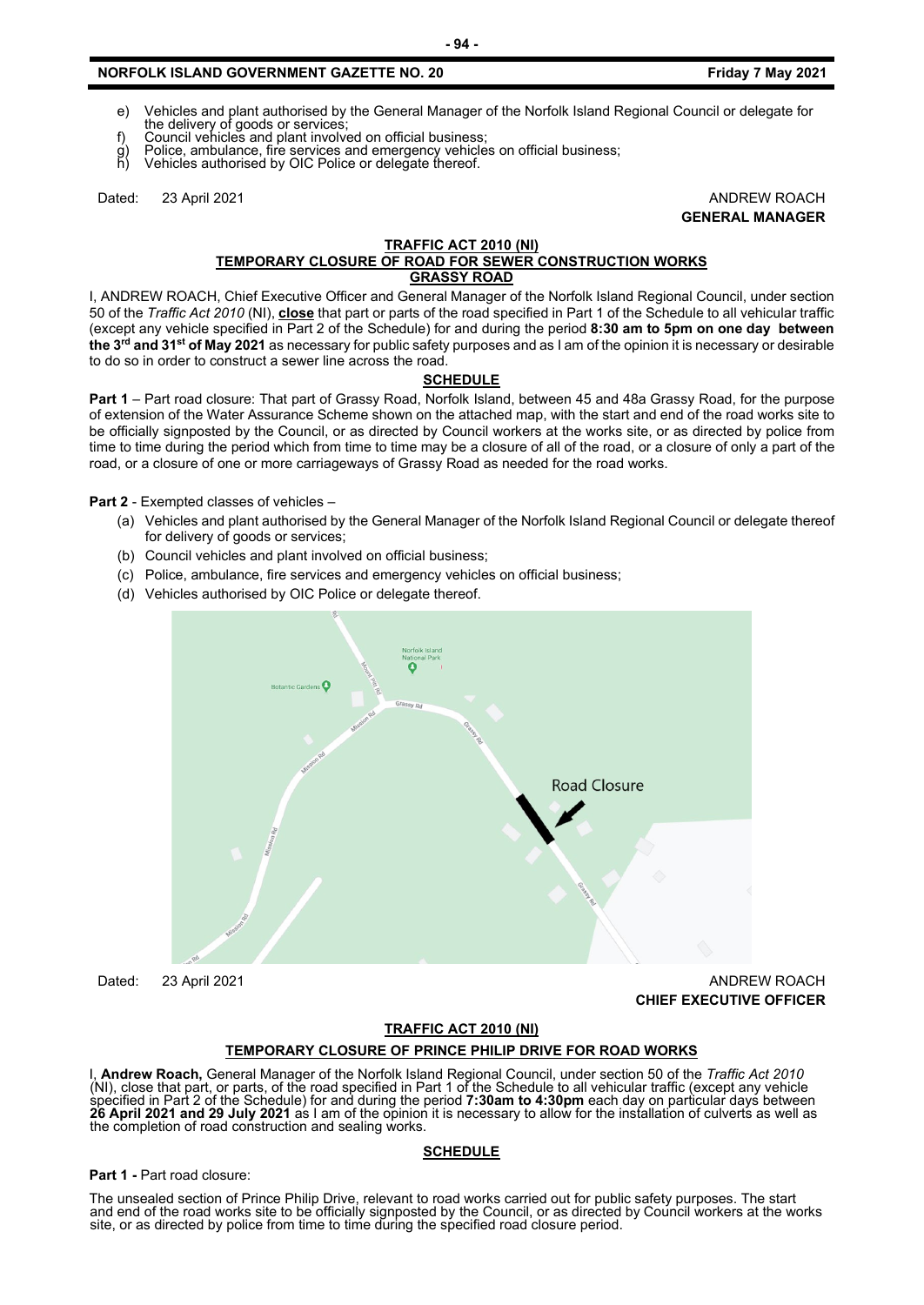**Part 2** - Exempted classes of vehicles:

- a) Vehicles and plant authorised by the General Manager of the Norfolk Island Regional Council or delegate for the delivery of goods or services
- 
- b) Council vehicles and plant involved on official business<br>c) Police, ambulance, fire services and emergency vehicle<br>d) Vehicles authorised by OIC Police or delegate thereof. c) Police, ambulance, fire services and emergency vehicles on official business
- d) Vehicles authorised by OIC Police or delegate thereof.

Dated: 23 April 2021 **ANDREW ROACH** 

**GENERAL MANAGER**

# **DISASTER AND EMERGENCY MANAGEMENT ACT 2001 (NI)**

# **FURTHER EXTENSION OF DECLARATION OF STATE OF EMERGENCY**

I **Eric Hutchinson,** Administrator of Norfolk Island and delegate of the Minister under Section 5 of, and item 1.27 of the Schedule to, the *Minister's Norfolk Island Delegation Instrument 2019*:

**PURSUANT** to Section 9 of the *Disaster and Emergency Management Act 2001* (NI) [the Act] and having regard to the advice of the Controller;

**FOR** the purpose of response and recovery operations under the Act and the Disaster and Emergency Plan for the Territory of Norfolk Island;

**FURTHER EXTEND** the declaration of emergency made under section 9 of the Act at 16:15 Hrs on Monday 16 March 2020, for the whole of the Territory of Norfolk Island, until 23:59 hr on Wednesday 30 June 2021.

Dated: 4 February 2021<br>Dated: 4 February 2021 **ADMINISTRATOR**

# **DISASTER AND EMERGENCY MANAGEMENT ACT 2001 (NI)**

# **DECLARATION OF STATE OF DISASTER OR EMERGENCY (RECOVERY OPERATIONS)**

# **COVID-19 DIRECTIONS RECOVERY OPERATIONS (NO.1) 2021**

I, **George Ivor Andrew Plant**, Emergency Management Norfolk Island Controller:

- 1) under section 11(2)(g) of the *Disaster and Emergency Management Act 2001* (NI) am of the opinion that it is necessary to make directions in respect of recovery from the State of Emergency in respect of COVID-19 relating to the movement of persons within the disaster or emergency area as set out in the Schedule; and
- 2) under section 11(2)(h) of the *Disaster and Emergency Management Act 2001* (NI) am of the opinion that it is necessary to make directions in respect of recovery from the State of Emergency in respect of COVID-19 relating to the removal of persons within the disaster or emergency area who obstructs or threatens to obstruct recovery operations as set out in the Schedule; and
- 3) under section 11(2)(i) of the *Disaster and Emergency Management Act 2001* (NI) am of the opinion that it is necessary to make directions in respect of recovery from the State of Emergency in respect of COVID-19 relating to giving directions to persons whose responsibilities require him or her to engage in recovery operations.

# **SCHEDULE**

#### **Direction 1 (2021) – Adjustment of COVID 19 measures – to commence 23:59 on 28 February 2021**

- 1. These Directions take effect at 23:59 on 28 February 2021 and remain in force while the State of Disaster or Emergency (Recovery Operations) is in force.
- 2. In these Directions:

*Persons* includes people residing on Norfolk Island, visiting Norfolk Island for holiday or work purposes

*COVID-19 hotspot* means a particular area of Australia decided by the Commonwealth Chief Medical Officer

*Incident Controller* means the person appointed under the State of Emergency in accordance with the NORDISPLAN

- 3. Persons will be permitted\* to travel to Norfolk Island without the need to quarantine provided they:
	- a. do not have COVID-19;
	- b. have not been in contact within anyone in the prior 14 days with COVID-19; and
	- c. have been granted a Norfolk Island Entry Pass\*.
	- \*Any person travelling to Norfolk Island may be denied entry without a Norfolk Island Entry Pass
- 4. A person whilst on Norfolk Island must comply with physical distancing principles as published from time to time on [\(http://www.norfolkisland.gov.nf/norfolk-islands-covid-19-advice\)](http://www.norfolkisland.gov.nf/norfolk-islands-covid-19-advice).
- 5. A person whilst on Norfolk Island must follow any directions in relation to COVID-19 from staff of the *Norfolk Island Hospital and Residential Aged Care Services (NIHRACS).*
- 6. A person or business on Norfolk Island must follow any advice or operational direction provided by the Incident Controller or authorised officer of the *Norfolk Island Police Force (NIPF)*in relation to COVID-19.